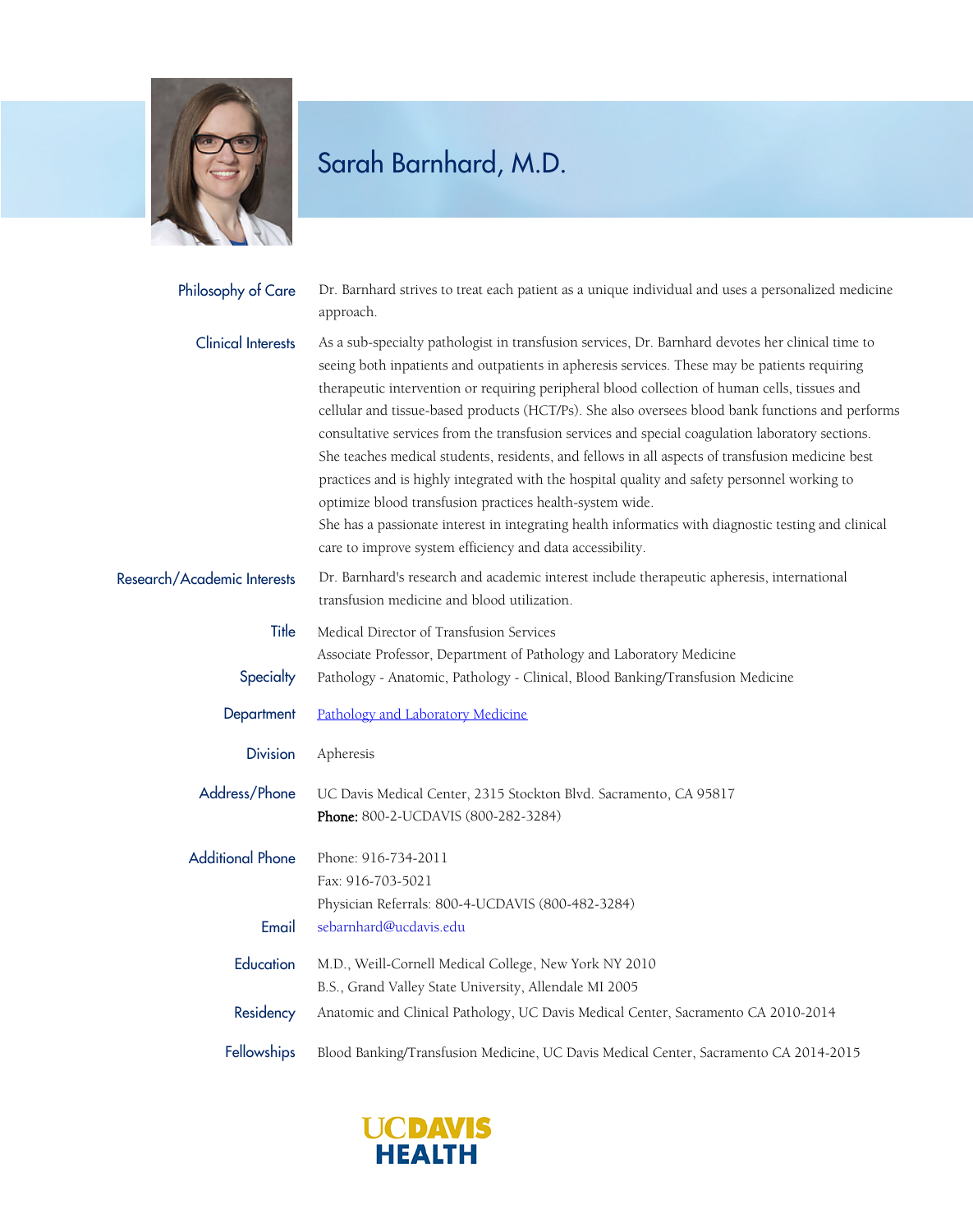

## Sarah Barnhard, M.D.

| <b>Board Certifications</b>       | American Board of Pathology, Anatomic and Clinical Pathology                                    |
|-----------------------------------|-------------------------------------------------------------------------------------------------|
|                                   | American Board of Pathology, Blood Banking/Transfusion Medicine                                 |
| <b>Professional Memberships</b>   | American Society of Apheresis                                                                   |
|                                   | American Society of Clinical Pathology                                                          |
|                                   | Association for the Advancement of Blood and Biotherapies                                       |
|                                   | College of American Pathologists                                                                |
|                                   | Society for the Advancement of Blood Management                                                 |
| <b>Honors and Awards</b>          | Barnhard SE. Diagnostic Difficulties in Neonatal Thrombocytopenia. Invited speaker, CBBS/SCABB  |
|                                   | Annual Meeting, Las Vegas NV, 2015                                                              |
| <b>Select Recent Publications</b> | Korley FK, Durkalski-Mauldin V, Yeatts SD, Schulman K, Davenport RD, Dumont LJ, El Kassar N,    |
|                                   | Foster LD, Hah JM, Jaiswal S, Kaplan A, Lowell E, McDyer JF, Quinn J, Triulzi DJ, Van Huysen C, |
|                                   | Stevenson VLW, Yadav K, Jones CW, Kea B, Burnett A, Reynolds JC, Greineder CF, Haas NL,         |
|                                   | Beiser DG, Silbergleit R, Barsan W, Callaway CW; SIREN-C3PO Investigators. Early Convalescent   |
|                                   | Plasma for High-Risk Outpatients with Covid-19. N Engl J Med. 2021 Nov 18;385(21):1951-1960.    |
|                                   | doi:10.1056/NEJMoa2103784. Epub 2021 Aug 18. PMID:34407339. (SIREN-C3PO Investigator)           |
|                                   |                                                                                                 |

Barnhard S, Klapper E, Kopko P, Tran MH, Ziman A; University of California Transfusion Medicine Physicians. Too lean: Time to build back true resiliency in the national blood supply. Transfusion. 2021 Sep;61(9):2768-2771. doi:10.1111/trf.16614. Epub 2021 Jul 31. PMID: 34331464.

Nishijima DK, VanBuren J, Hewes HA, Myers SR, Stanley RM, Adelson PD, Barnhard SE, Bobinski M, Ghetti S, Holmes JF, Roberts I, Schalick WO 3rd, Tran NK, Tzimenatos LS, Michael Dean J, Kuppermann N; TIC-TOC Collaborators of the Pediatric Emergency Care Applied Research Network. Traumatic injury clinical trial evaluating tranexamic acid in children (TIC-TOC): study protocol for a pilot randomized controlled trial. Trials. 2018 Oct 30;19(1):593. doi:10.1186 /s13063-018-2974-z. PMID:30376893.

Barnhard SE, Fazli N, Dwyre D, Fernando L, Parsons JC. Evaluation of Oral Calcium Carbonate Prophylaxis for Therapeutic Plasma Exchange during a Calcium Gluconate Shortage. Transfusion. 2013 Sep 11;53(S2):268A.